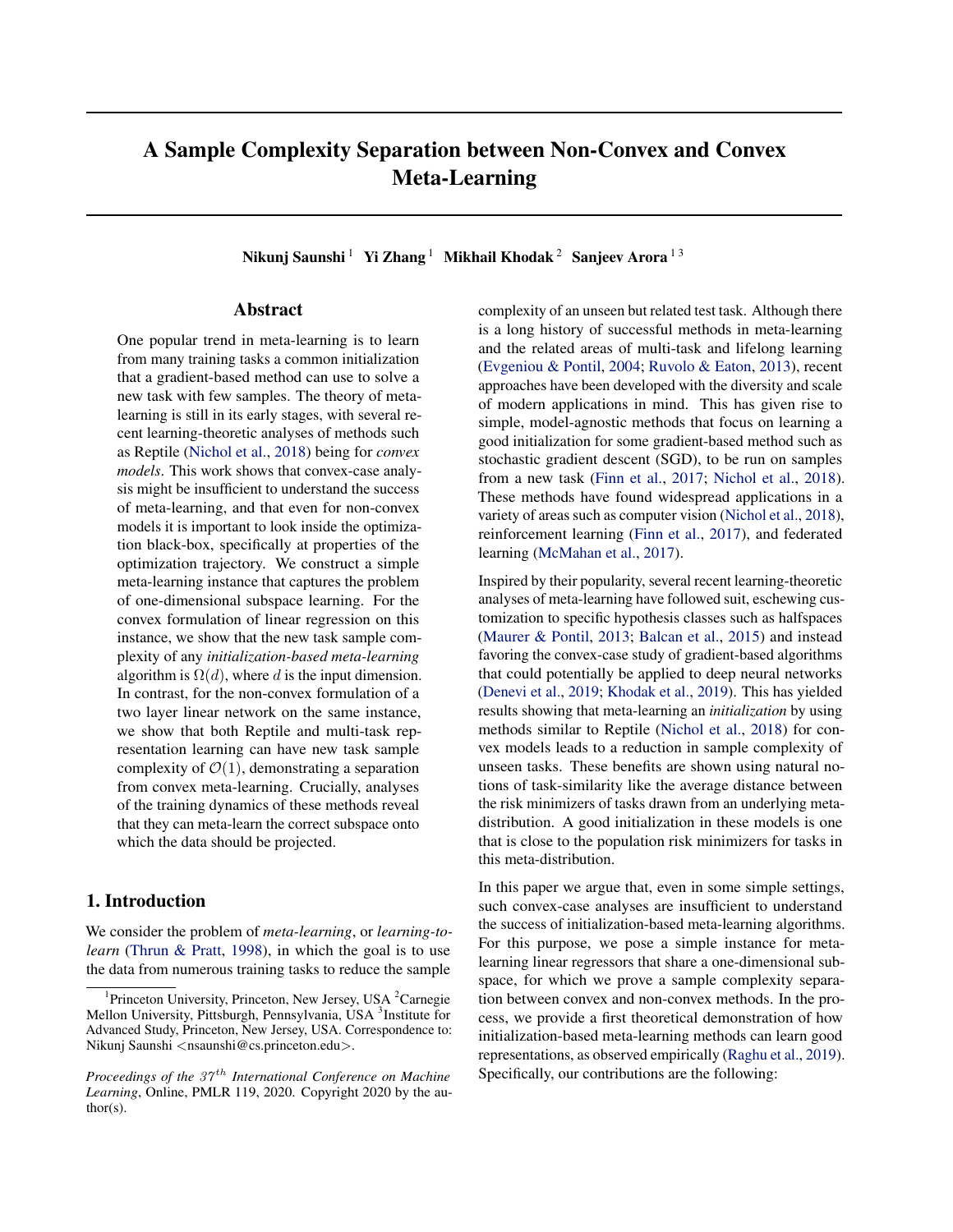- We show, in the convex formulation of linear regression on this instance, a new task sample complexity lower bound of  $\Omega(d)$  for *any initialization-based meta-learning algorithm*. This suggests that *no* amount of meta-training data can yield an initialization that can be used by a common gradient-based within-task algorithms to solve a new task with fewer samples than if no meta-learning had been done; thus initialization-based meta-learning in the convex formulation fails to learn the underlying task-similarity. The lower bounds also holds for more general meta-learning instances that have the property that the average prediction for an input across tasks is independent of the input, as in true in many standard meta-learning benchmarks.
- *•* We show for the same instance that formulating the model as a two-layer linear network – an over-parameterization of the same hypothesis class – allows a Reptile-like procedure to use training tasks from this meta-learning instance and find an initialization for gradient descent that will have  $\mathcal{O}(1)$  sample complexity on a new task. To the best of our knowledge, this is the first sample complexity analysis of initialization-based meta-learning algorithms in the non-convex setting. Additionally, this demonstrates that initialization-based methods can capture the strong property of *representation learning*.
- *•* Central to our proof is a trajectory-based analysis to analyze properties of the solution found by a specific procedures like Reptile or gradient descent on a representation learning objective. For the latter, we show that looking at the trajectory is crucial as not all minimizers can learn the subspace structure.
- *•* Finally, we revisit existing upper bounds for the convex case. We show that our lower bound does not contradict these upper bounds, since their task similarity measure of average parameter distance is large in our case. We complement this observation by proving that the existing bounds are tight, in some sense, and going beyond them will require additional structural assumptions.

Paper organization: We discuss related work in Section 2. Section [3](#page-2-0) sets up notation for the rest of the paper, formalizes initialization-based meta-learning methods and defines the subspace meta-learning instance that we are interested in. The lower bound for linear regression is stated in Section [4,](#page-3-0) while the corresponding upper bounds for non-convex meta-learning with two-layer linear network is provided in Section [5.](#page-4-0) While all proofs are provided in the appendix, we give a sketch of the proofs for the upper bounds in Section [6](#page-5-0) to highlight the key steps in the trajectory-based analysis and discuss why such an analysis is important. A discussion about tightness of existing convex-case upper bounds can be found in Section [7.](#page-6-0)

### 2. Related Work

There is a rich history of theoretical analysis of learning-tolearn [\(Baxter,](#page-8-0) [2000;](#page-8-0) [Maurer,](#page-8-0) [2005;](#page-8-0) [Maurer et al.,](#page-9-0) [2016\)](#page-9-0). Our focus is on a well-studied setting in which tasks such as halfspace learning share a common low-dimensional subspace, with the goal of obtaining sample complexity depending on this sparse structure rather than on the ambient dimension [\(Maurer,](#page-8-0) [2009;](#page-8-0) [Maurer & Pontil,](#page-9-0) [2013;](#page-9-0) [Balcan et al.,](#page-8-0) [2015;](#page-8-0) [Denevi et al.,](#page-8-0) [2018;](#page-8-0) [Bullins et al.,](#page-8-0) [2019;](#page-8-0) [Khodak et al.,](#page-8-0) [2019\)](#page-8-0). While these works derive specialized algorithms, we instead focus on learning an initialization for gradient-based methods such as SGD or few steps of gradient descent [\(Finn](#page-8-0) [et al.,](#page-8-0) [2017;](#page-8-0) [Nichol et al.,](#page-9-0) [2018\)](#page-9-0). Some of these methods have recently been studied in the convex setting [\(Denevi](#page-8-0) [et al.,](#page-8-0) [2019;](#page-8-0) [Khodak et al.,](#page-8-0) [2019;](#page-8-0) [Zhou et al.,](#page-9-0) [2019\)](#page-9-0). Our results show that such convex-case analyses cannot hope to show adaptation to an underlying low-dimensional subspace leading to dimension-independent sample complexity bounds. On the other hand, we show that their guarantees using distance-from-initialization are almost tight for the meta-learning of convex Lipschitz functions.

To get around the limitations of convexity for the problem of meta-learning a shared subspace, we instead study non-convex models. While the optimization properties of gradient-based meta-learning algorithms have been recently studied in the non-convex setting [\(Fallah et al.,](#page-8-0) [2019;](#page-8-0) [Ra](#page-9-0)[jeswaran et al.,](#page-9-0) [2019;](#page-9-0) [Zhou et al.,](#page-9-0) [2019\)](#page-9-0), these results only provide stationary-point convergence guarantees and do not show a reduction in sample complexity, the primary goal of meta-learning. Our theory is more closely related to recent empirical work that tries to understand various inherently non-convex properties of learning-to-learn. Most notably, [Arnold et al.](#page-8-0) [\(2019\)](#page-8-0) hypothesize and show some experimental evidence that the success of gradient-based meta-learning requires non-convexity, a view theoretically supported by our work. Meanwhile, [Raghu et al.](#page-9-0) [\(2019\)](#page-9-0) demonstrate that the success of the popular MAML algorithm [\(Finn et al.,](#page-8-0) [2017\)](#page-8-0) is likely due to its ability to learn good data-representations rather than adapt quickly. Our upper bound, in fact, supports these empirical findings by showing that Reptile can indeed learn a good representation at the penultimate layer, and learning just a final linear layer for a new task will reduce sample complexity for a new task.

Our results draw upon work motivated by understanding deep learning that analyzes trajectories and implicit regularization in deep linear neural networks [\(Saxe et al.,](#page-9-0) [2014;](#page-9-0) [Gunasekar et al.,](#page-8-0) [2018;](#page-8-0) [Saxe et al.,](#page-9-0) [2019;](#page-9-0) [Gidel et al.,](#page-8-0) [2019\)](#page-8-0). The analysis of solutions found by gradient flow in deep linear networks by [\(Saxe et al.,](#page-9-0) [2014;](#page-9-0) [Gidel et al.,](#page-8-0) [2019\)](#page-8-0) form a core component of our analysis. In this vein, [Lampinen &](#page-8-0) [Ganguli](#page-8-0) [\(2019\)](#page-8-0) recently studied the dynamics of deep linear networks in the context of transfer learning and show that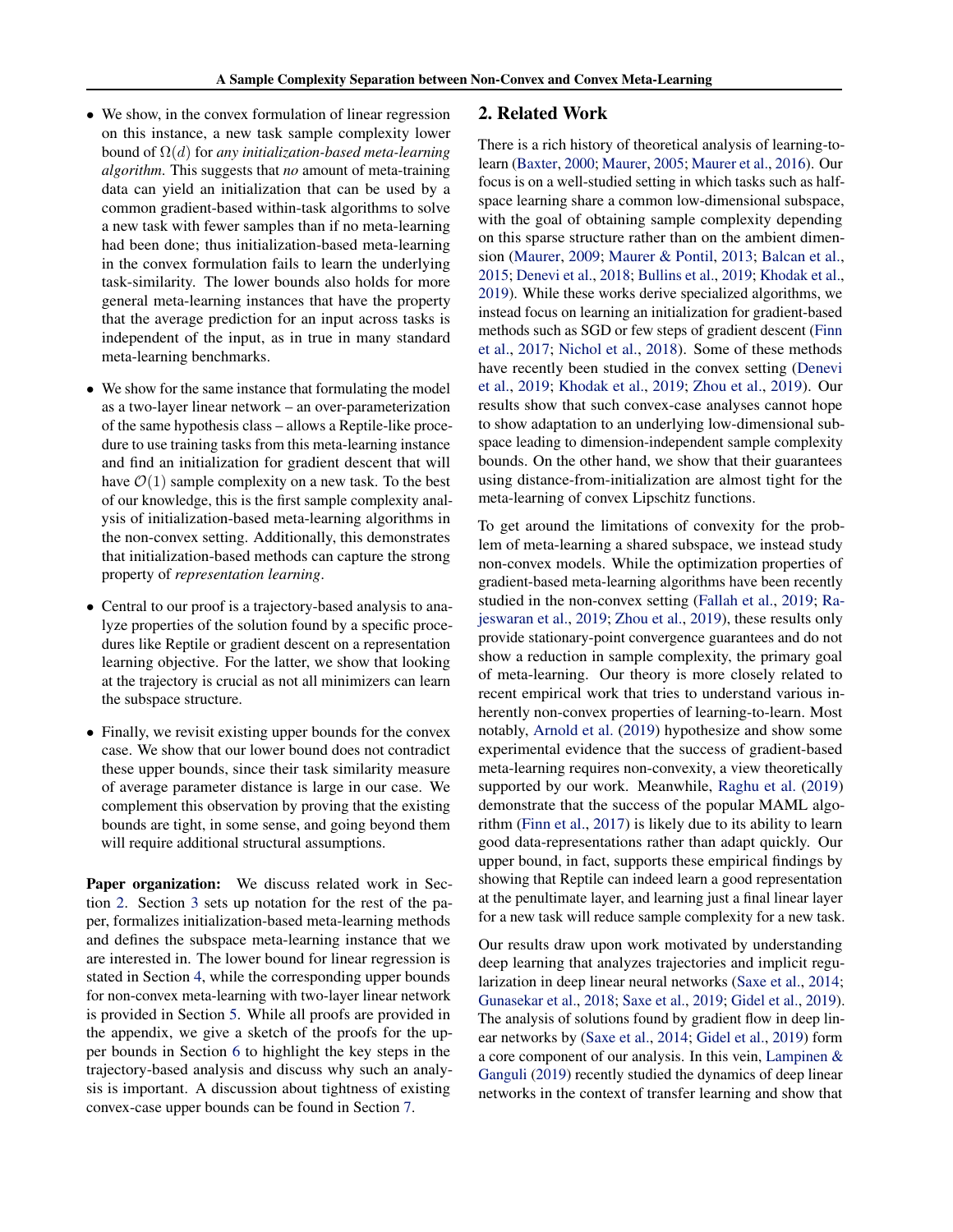<span id="page-2-0"></span>jointly learning linear representations using two tasks will yield smaller error on each one than individual task learning. However their guarantees are not for an unseen task drawn from a distribution, but only for two given tasks, and crucially not for gradient-based meta-learning methods.

### 3. Meta-Learning Setup

### 3.1. Notations

Let  $[N]$  denote the set  $\{1, \ldots, N\}$ . We use *x* for vectors, *M* for matrices, *I<sup>d</sup>* for *d* dimensional identity matrix and  $\mathbf{0}_d$  for the all-zero vector in *d* dimensions.  $\|\cdot\|$  is used to denote the  $\ell_2$  norm. For a function  $\ell : X \times Y \to Z$ , we use  $\ell(x, \cdot) : Y \to Z$  to denote a function of the second argument when the first argument is set to *x*. For a finite set  $S, x \sim S$  denotes sampling uniformly from  $S$ . We also need the ReLU function  $[x]_+ = x \mathbb{1}\{x \ge 0\}$ . For a sequence  $\{a_1, \ldots, a_T\}$ , we use  $a_{i:j}$  for  $j \geq i$  to denote the set  $\{a_i, \ldots, a_j\}$ .

#### 3.2. Task distribution and excess risk

We are interested in regression tasks of the following form

$$
\ell_{\rho}(\theta) := \mathop{\mathbb{E}}_{(\boldsymbol{x}, y) \sim \rho} (f(\boldsymbol{x}, \theta) - y)^2 \tag{1}
$$

where we abuse notation and use  $\rho$  to denote a task as well as its associated data distribution. The input x is a vector in  $\mathbb{R}^d$ and *y* is real-valued scalar. The function  $f : \mathbb{R}^d \times \Theta \to \mathbb{R}$  is a regressor of choice, e.g. a linear function or a deep neural network, that is parametrized by  $\theta \in \Theta$ . Often one only has access to samples  $S = \{(x_i, y_i)\}_{i=1}^n$  from the unknown distribution  $\rho$ , and the empirical risk is defined as

$$
\ell_S(\theta) = \mathop{\mathbb{E}}_{(\boldsymbol{x}, y) \sim S} (f(\boldsymbol{x}, \theta) - y)^2
$$
 (2)

While various formalizations for meta-learning exist, we present one that is most convenient for the presentation of this work. In our meta-learning setting, we assume that there is an underlying unknown distribution  $\mu$  over tasks. Given access to a *T* training tasks  $\rho_1, \ldots, \rho_T$  sampled from  $\mu$ , the goal of a meta-learner Meta is to learn some underlying structure that relates the tasks in  $\mu$  and output a within-task algorithm  $\text{Alg} = \text{Meta}(\rho_{1:T})$  that can be used to solve a new task sampled from  $\mu$ . To solve a new task  $\rho \sim \mu$  by using training set *S* from  $\rho$ , the meta-learned algorithm  $\Delta \log \rho$ outputs parameters  $\text{Alg}(S) \in \Theta$ . The average risk of an algorithm that uses *n* samples from a new task is

$$
\mathcal{L}_n(\mathrm{Alg}, \mu) = \mathop{\mathbb{E}}_{\rho \sim \mu} \mathop{\mathbb{E}}_{S \sim \rho^n} \ell_{\rho}(\mathrm{Alg}(S))
$$

We define the excess risk of Alg as  $\mathcal{E}_n(\text{Alg}, \mu)$  =  $\mathcal{L}_n(\text{Alg}, \mu) - \mathcal{L}^*(\mu)$ , where  $\mathcal{L}^*(\mu) = \mathop{\mathbb{E}}_{\rho \sim \mu}$  $\inf_{\theta \in \Theta} \ell_{\rho}(\theta)$  is the minimum achievable risk by the class  $\Theta$  with complete knowledge of the distribution *µ*.

#### 3.3. Initialization-based meta-learning

We focus on a popular approach in meta-learning that uses training tasks to learn an *initialization* of the model parameters. This initialization is fed into a pre-specified *gradientbased* algorithm that updates model parameters starting from this initialization by using samples from a new task. We refer to these methods as *initialization-based* meta-learning methods and they are restricted to return within-task algorithms of the form  $\text{Alg}(\cdot) = \text{GD-Alg}(\cdot;\theta_{init})$ , where GD-Alg runs some gradient-based algorithm starting from the initialization  $\theta_{init} \in \Theta$  on an objective function that depends on the input training set *S*. For example, we can denote the algorithm of gradient descent as  $GD(S; \theta_{init})$ , that runs gradient descent to convergence on the empirical risk  $\ell_S$  by starting from the initialization  $\theta_{init}$ . The definitions of the various initialization-based meta-learning and withintask algorithms that we analyze are in sections [4.1](#page-3-0) and [5.1.](#page-4-0) In the subsequent sections, we will concretely define the distribution of tasks  $\mu$  and the meta-learning algorithms we are interested in.

### 3.4. Meta-learning a subspace

For meta-learning to be meaningful, the tasks must share some common structure. Here we focus on a structure that assumes the existence of a low-dimensional representation of the data that suffices to solve all the tasks, specifically, a linear representation. To capture this idea, we construct a simple but instructive meta-learning instance.

We are interested in tasks  $\rho_{\mathbf{w}}$  for  $\mathbf{w} \in \mathbb{R}^d$ , where the distribution is defined as follows

$$
(\boldsymbol{x}, y) \sim \rho_{\mathbf{w}} : \boldsymbol{x} \sim \mathcal{N}(0, I_d), y \sim \mathcal{N}(\mathbf{w}^{\top} \boldsymbol{x}, \sigma^2)
$$
 (3)

The target  $y$  for  $x$  is a linear function of  $x$  plus a zero-mean Gaussian noise<sup>1</sup> added to it. The *meta-learning instance*  $\mu_{\mathbf{w}_*}$  is defined as uniform distribution over two tasks  $\rho_{\mathbf{w}_*}$ and  $\rho_{-\mathbf{w}_*}$  for a fixed but unknown vector  $\mathbf{w}_* \in \mathbb{R}^d$ . Note that for every point  $x \in \mathbb{R}^d$ , only the projection of *x* onto the direction of  $w_*$  is necessary to solve all tasks in  $\mu_{w_*}$ . Thus the hope is that a meta-learning algorithm picks up on this structure and learns to project data onto this subspace for sample efficiency on a new task. The average task risk and excess risk for an algorithm Alg can then be written as

$$
\mathcal{L}_n(\text{Alg}, \mu_{\mathbf{w}_*}) = \mathop{\mathbb{E}}_{s \sim \{\pm 1\}} \mathop{\mathbb{E}}_{S \sim \rho_{s \mathbf{w}_*}^n} \ell_{s \mathbf{w}_*}(\text{Alg}(S))
$$
\n
$$
\mathcal{E}_n(\text{Alg}, \mu_{\mathbf{w}_*}) = \mathcal{L}_n(\text{Alg}, \mu_{\mathbf{w}_*}) - \mathcal{L}^*(\mu_{\mathbf{w}_*}) \tag{4}
$$

In the subsequent sections, we describe the convex setting of linear regression and the equally expressive non-convex setting of a two-layer linear network regressor. Our main

<sup>&</sup>lt;sup>1</sup>We can extend all results to  $y = \mathbf{w}^\top x + \xi$ , where  $\xi$  is independent of  $x$ , just has 0 mean and variance  $\sigma^2$ .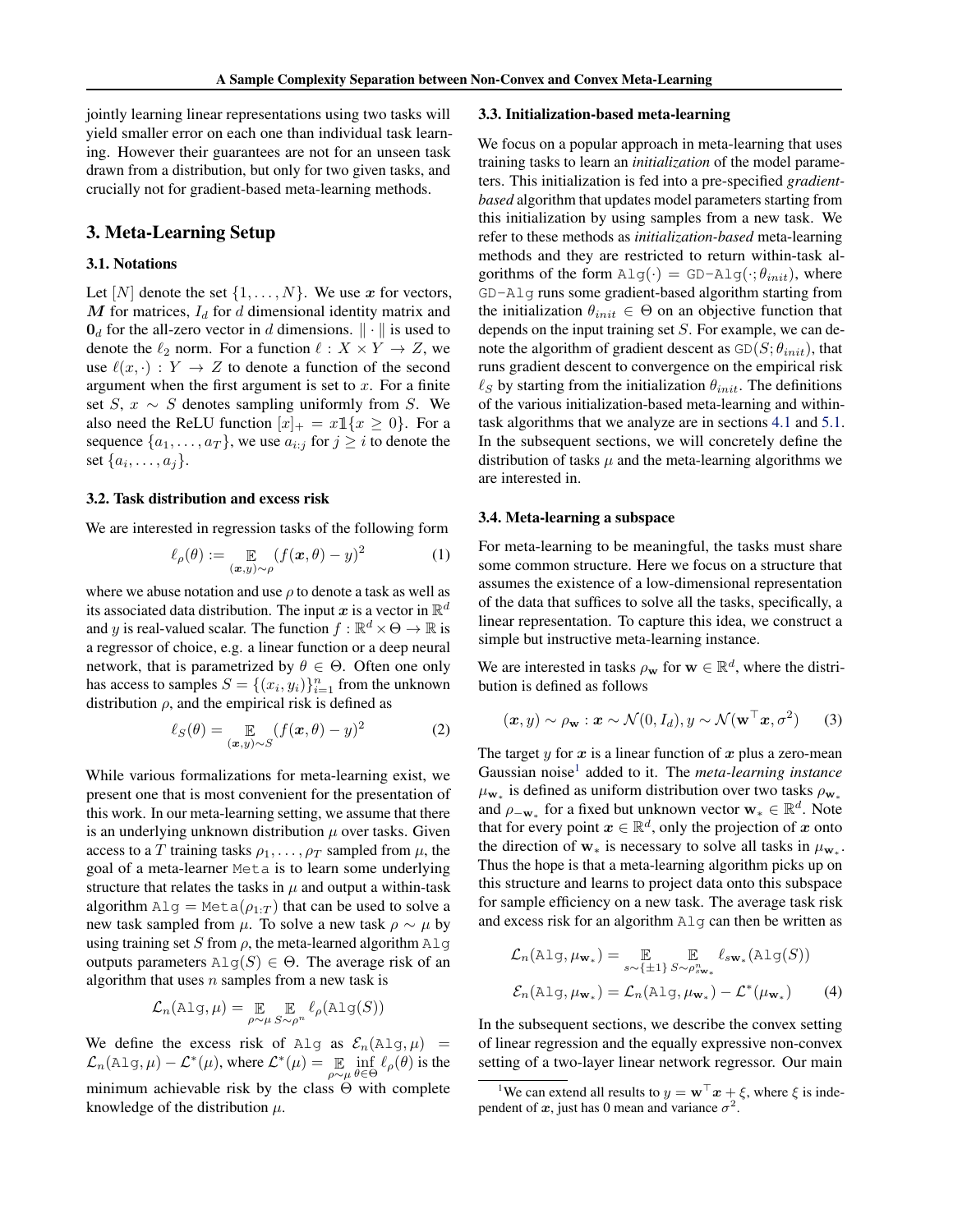<span id="page-3-0"></span>result shows that while no meta-learning algorithm can learn a meaningful initialization for a gradient-based within-task algorithm in the convex setting, standard meta-learning algorithms like Reptile on a two-layer linear network can in fact learn to project the data on the one-dimensional subspace and thus reduce the sample complexity for a new task from  $\Omega(d)$  to  $\mathcal{O}(1)$ .

### 4. Convex Meta-Learning Lower Bound

In this section, we use a regression function *f* that is linear in *x* to solve the meta-learning instance  $\mu_{\mathbf{w}}$ . We have  $\Theta = \mathbb{R}^d$ , the parameters are  $\theta = \mathbf{w}, \mathbf{w} \in \mathbb{R}^d$  and the regressor is  $f(x, w) := w^{\top} x$ . Using the definition of the distribution in Equation [3,](#page-2-0) for  $s \in \{\pm 1\}$  we get

$$
\ell_{s\mathbf{w}_*}(\mathbf{w}) = \mathop{\mathbb{E}}_{\substack{(x,y) \\ \sim \rho_{s\mathbf{w}_*}}} (\mathbf{w}^\top x - y)^2 = \|\mathbf{w} - s\mathbf{w}_*\|^2 + \sigma^2 \tag{5}
$$

Thus we have  $\mathcal{L}^*(\mu_{\mathbf{w}_*}) = \mathop{\mathbb{E}}_{s \sim {\{\pm 1\}}} \inf_{\mathbf{w} \in \mathbb{R}^n}$  $\inf_{\mathbf{w}\in\mathbb{R}^d} \ell_{s\mathbf{w}_*}(\mathbf{w}) = \sigma^2.$ 

#### 4.1. Within-task algorithms

As described in Section [3.2,](#page-2-0) we consider within-task algorithms that are based on gradient descent. A meta-learner is allowed to learn an initialization  $\mathbf{w}_0 \in \mathbb{R}^d$  that is used as a starting point to run a gradient-based algorithm on a new task. We will show lower bounds for the following algorithms

## GD $_{step}^{\eta,t_{0}}(S;\mathbf{w}_{0})$  - **GD for**  $t_{0}$  **steps**:

Runs gradient descent with learning rate  $\eta$  for  $t_0$  steps on  $\ell_S$  (defined in Equation [2\)](#page-2-0). Starting from  $w_0$ , follow the dynamics below and return  $w_{t_0}$ .

$$
\mathbf{w}_{t+1} = \mathbf{w}_t - \eta \nabla_{\mathbf{w}} \ell_S(\mathbf{w}_t)
$$

GD $^{\lambda}_{reg}(S; \mathbf{w}_0)$  -  $\lambda$ **-regularized GD**:

Runs gradient descent with vanishingly small learning rate (gradient flow) to convergence on  $\ell_{S,\lambda}$ 

$$
\ell_{S,\lambda}(\mathbf{w}) = \mathop{\mathbb{E}}_{(\mathbf{x},y)\sim S} \left[ (\mathbf{w}^\top \mathbf{x} - y)^2 \right] + \frac{\lambda}{2} \|\mathbf{w}\|^2 \qquad (6)
$$

Starting from  $w_0$ , follow the dynamics below, return  $w_\infty$ .

$$
\frac{d\mathbf{w}_t}{dt} = -\nabla_{\mathbf{w}} \ell_{S,\lambda}(\mathbf{w}_t)
$$

In the next section we will provide lower bounds on the excess risk for all initialization-based meta-learning algorithms that return initializations for the above algorithms. Note that some of these algorithms have been used in prior work; most notably,  $GD_{step}^{\eta,t_0}$  is the base-learner used by MAML [\(Finn et al.,](#page-8-0) [2017\)](#page-8-0), so our convex-case lower-bounds hold directly for any initialization it might learn.

#### 4.2. Lower bounds

We use the definition of excess risk  $\mathcal{E}_n$  from Equation [4](#page-2-0) and formally define sample complexity for a meta-learned within-task algorithm below

Definition 4.1 (Sample complexity). *The minimum number of samples needed from a new task for a within-task algorithm*  $A \perp \emptyset$  *to have excess risk smaller than*  $\epsilon$  *is* 

$$
n_{\epsilon}(\text{Alg}, \mu_{\mathbf{w}_{*}}) = \min\{n \in \mathbb{N} : \mathcal{E}_{n}(\text{Alg}, \mu_{\mathbf{w}_{*}}) \leq \epsilon\} \quad (7)
$$

We will proceed to show a lower bound for all meta-learning algorithms that return an initialization to be used by algorithms  $G_{step}^{\eta,t_0}$  and  $G_{reg}^{\lambda}$  described in the previous subsection. We assume that  $\|\mathbf{w}_*\| = \sigma = r$  to make the noise of the same order as the signal and for simplicity of presentation. The lower bounds in more generality can be found in Appendix [B.1.](#page--1-0)

**Theorem 4.1.** *Suppose*  $\|\mathbf{w}_*\| = \sigma = r$  *and*  $\epsilon \in \left(0, \frac{r^2}{2}\right)$ ⌘ *. For every initialization*  $\mathbf{w}_0 \in \mathbb{R}^d$ *, the number of samples needed to have* ✏ *excess risk on a new task is*

$$
\min_{\lambda \geq 0} \quad n_{\epsilon}(\mathit{GD}_{reg}^{\lambda}(\cdot; \mathbf{w}_{0}), \mu_{\mathbf{w}_{*}}) = \Omega\left(\frac{dr^{2}}{\epsilon}\right)
$$
\n
$$
\min_{\eta > 0, t_{0} \in \mathbb{N}_{+}} n_{\epsilon}(\mathit{GD}_{step}^{\eta, t_{0}}(\cdot; \mathbf{w}_{0}), \mu_{\mathbf{w}_{*}}) = \Omega\left(\frac{dr^{2}}{\epsilon}\right)
$$

Remark 4.1. *The lower bound is strong due of the following*

- *• The bound holds even if the meta learner has seen* infinitely *many tasks sampled from µ and has access to the* population loss *for each task.*
- *Even regularization techniques like explicit*  $\ell_2$ *regularization or early stopping* cannot *benefit from a meta-learned initialization.*
- *The condition*  $\epsilon \leq r^2/2$  *is not restrictive since a trivial learner that outputs*  $\mathbf{0}_d$  *for all task has error exactly*  $r^2$ *.*
- *• The lower bound also holds for more general metalearning instances. For any distribution over the optimal classifiers that satisfies*  $\mathbb{E} \left[ \mathbf{w} \right] = \mathbf{0}_d$ *, the lower bound* ⇢w⇠*µ will depends on the variance of the optimal regressors across tasks, i.e.*  $r = \mathbb{E}_{\rho_{\mathbf{w}} \sim \mu}[\|\mathbf{w}\|^2]$ *. The zero-mean property is similar to many standard meta-learning benchmarks where average prediction across tasks for an input is independent of the input. This holds for sine regression [\(Finn et al.,](#page-8-0) [2017\)](#page-8-0) due to symmetry around zero and for Omniglot [\(Lake et al.,](#page-8-0) [2017\)](#page-8-0) and Mini-ImageNet [\(Ravi &](#page-9-0) [Larochelle,](#page-9-0) [2017\)](#page-9-0) due to label-shuffling.*

This demonstrates that the convex formulation does not do justice to the practical efficacy of such algorithms. We provide the proof of this result and even tigher lower bounds in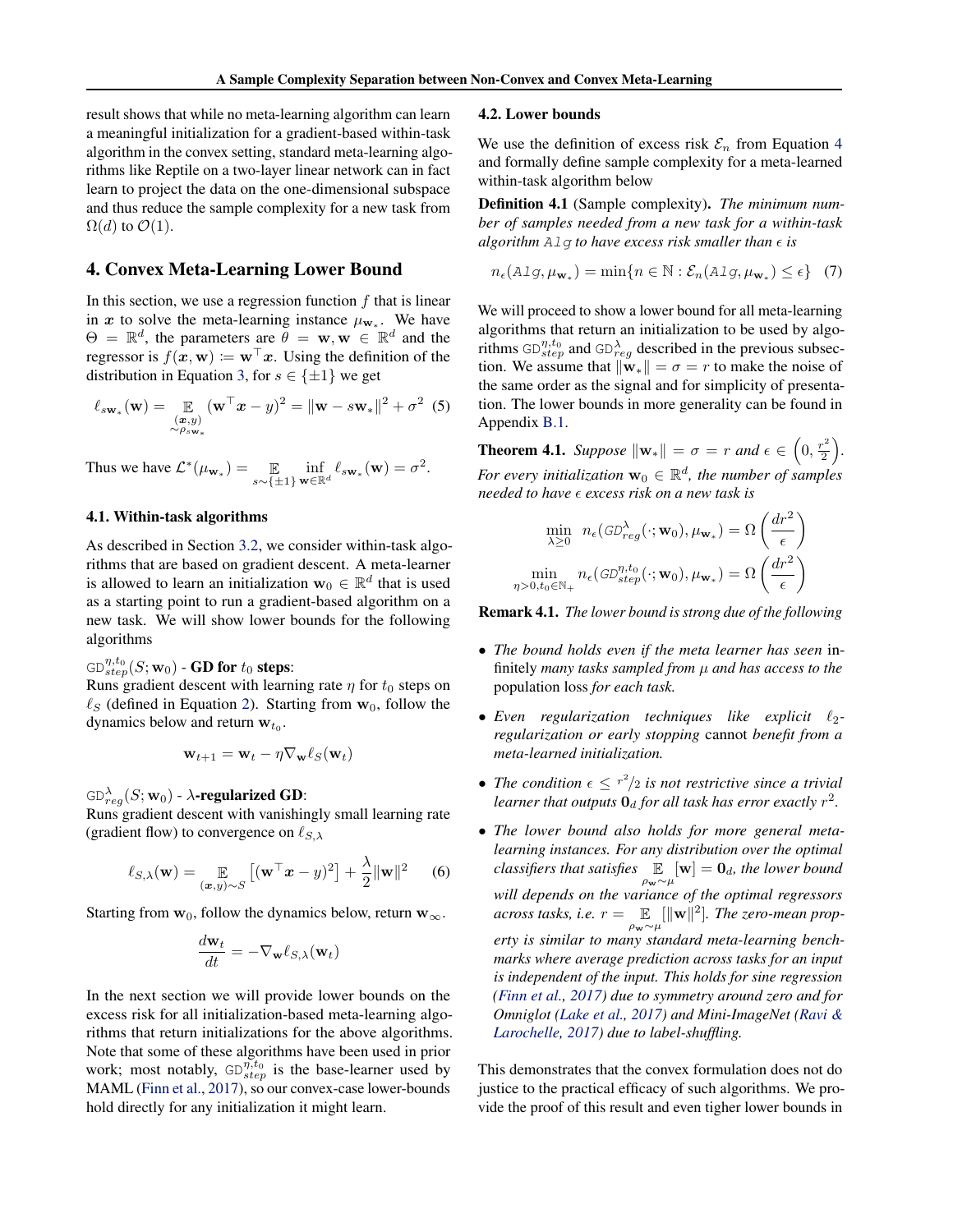<span id="page-4-0"></span>the appendix. The proofs are based on finding a closed-form expression for the solutions found by  $GD_{reg}^{\lambda}$  and  $GD_{step}^{\eta,t_0}$  and showing that, in fact, no initialization has better excess risk than the trivial initialization of  $\mathbf{0}_d$ .

### 5. Non-Convex Meta-Learning Upper Bound

We now use a two layer linear network as the regressor *f*. The parameters in this case are  $\theta = (A, w), A \in$  $\mathbb{R}^{d \times d}$ ,  $\mathbf{w} \in \mathbb{R}^{d}$ . The regressor *f* is then defined as  $f(x, (A, w)) \coloneqq w^{\top} A x$ . As before,

$$
\ell_{s\mathbf{w}_*}((\mathbf{A}, \mathbf{w})) = \|\mathbf{A}^\top \mathbf{w} - s\mathbf{w}_*\|^2 + \sigma^2 \tag{8}
$$

Again it is easy to see that  $\mathcal{L}^*(\mu_{\mathbf{w}_*}) = \sigma^2$ . We now describe the within-task algorithms of interest and the initializationbased meta-algorithms for which we show guarantees.

#### 5.1. Within-task and meta-learning algorithms

We are interested in the following within-task algorithms.

### $GD_{pop}(\rho; (A_0, w_0))$  - Population GD:

Runs gradient descent with vanishingly small learning rate (gradient flow) to convergence on  $\ell_{\rho}$ . Starting from  $(A_0, w_0)$ , follow the dynamics below, return  $(A_\infty, w_\infty)$ .

$$
\frac{d\mathbf{A}_t}{dt} = -\nabla_{\mathbf{A}} \ell_{\rho}((\mathbf{A}_t, \mathbf{w}_t)); \frac{d\mathbf{w}_t}{dt} = -\nabla_{\mathbf{w}} \ell_{\rho}((\mathbf{A}_t, \mathbf{w}_t))
$$

GD2 $^{\lambda}_{reg}(S;(\boldsymbol{A}_0,\mathbf{w}_0))$  - **Second-layer regularized GD**: Runs gradient descent with tiny learning rate (gradient flow) to convergence on  $\ell_{S,\lambda}(\cdot; A_0)$ 

$$
\ell_{S,\lambda}(\mathbf{w};\mathbf{A}_0) = \mathop{\mathbb{E}}_{(\mathbf{x},y)\sim S} (\mathbf{w}^\top \mathbf{A}_0 \mathbf{x} - y)^2 + \frac{\lambda}{2} ||\mathbf{w}||^2 \quad (9)
$$

Starting from  $w_0$ , follow the dynamics below by only updating **w**, return  $(A_0, \mathbf{w}_{\infty})$ 

$$
\frac{d\mathbf{w}_t}{dt} = -\nabla_{\mathbf{w}} \ell_{S,\lambda}(\mathbf{w}_t; \mathbf{A}_0))
$$

We will be showing guarantees for initializations learned by two meta-learning algorithms, Reptile and RepLearn. A meta-learner receives *T* training tasks  $\{\rho_1, \ldots, \rho_T\}$  sampled independently from  $\mu_{\mathbf{w}_*}$ ; each task is either  $\rho_{\mathbf{w}_*}$  or  $\rho_{-\mathbf{w}_*}$ . For simplicity of analysis, we assume that the learner has access to the population losses for these tasks, since we are mainly concerned about the new task sample complexity. While simplistic, showing guarantees even in this setting requires a non-trivial analysis. Note that the lower bound for linear regression holds even with access to population loss function for any number of training tasks. The first meta-learning algorithm of interest is the following

### Reptile( $\rho_{1:T}$ ,  $(A_0, w_0)$ ) - **Reptile:**

Starting from  $(A_0, w_0)$ , the initialization maintained by the

algorithm is sequentially updated as  $(A_{i+1}, w_{i+1}) = (1 (\tau)(\mathbf{A}_i, \mathbf{w}_i) + \tau \text{GD}_{pop}(\ell_{\rho_{i+1}}, (\mathbf{A}_i, \mathbf{w}_i))$  for some  $0 < \tau < 1$ . At the end of *T* tasks, return *A<sup>T</sup>* .

On encountering a new task, Reptile slowly interpolates between the current initialization and the solution for the new task obtained by running gradient descent on it starting from the current initialization. As mentioned earlier, this method has enjoyed empirical success [\(McMahan et al.,](#page-9-0) [2017\)](#page-9-0). The second algorithm of interest is reminiscent to multi-task representation learning.

RepLearn $(\rho_{1:T},(\boldsymbol{A}_0,\mathbf{w}_{0,1:T}))$  - Representation learning: Starting from  $(A_0, w_{0,1:T})$ , run gradient flow on the following objective function:  $\mathcal{L}_{rep}(\mathbf{A}, \mathbf{w}_{1:T})$  = *T*

$$
\frac{1}{T} \sum_{i=1}^T \ell_{\rho_i}(\boldsymbol{A}, \mathbf{w}_i), \text{ return } \boldsymbol{A}_{\infty} \text{ at the end.}
$$

$$
\begin{aligned} \frac{d\boldsymbol{A}_{t}}{dt} &= -\nabla_{\boldsymbol{A}} \mathcal{L}_{rep}(\boldsymbol{A}_{t}, \mathbf{w}_{t,1:T})\\ \frac{d\mathbf{w}_{t,i}}{dt} &= -\nabla_{\mathbf{w}_{t,i}} \mathcal{L}_{rep}(\boldsymbol{A}_{t}, \mathbf{w}_{t,1:T}), i \in [T] \end{aligned}
$$

This is a standard objective for multi-task representation learning used in prior work, occasionally equipped with a regularization term for  $w_{1:T}$ . For our analysis we do not need an explicit regularizer, just like [Saxe et al.](#page-9-0) [\(2014\)](#page-9-0) and [Gidel et al.](#page-8-0) [\(2019\)](#page-8-0).

#### 5.2. Upper bounds

Recall that  $\mathcal{E}_n(\text{GD2}_{reg}^{\lambda}(\cdot; (A, \mathbf{0}_d)), \mu_{\mathbf{w}_*})$  is the excess risk for the initialization A that is used by  $GDD2_{reg}^{\lambda}$ . We will show that with access to a feasible number of training tasks, both Reptile and RepLearn can learn an initialization with small  $\mathcal{E}_n$ . We first prove the upper bounds for Reptile under the assumption that  $\|\mathbf{w}_*\| = \sigma = r$ .

**Theorem 5.1.** *Starting with*  $(A_0, w_0) = (\kappa I_d, 0_d)$ *, let*  $A_T$  = *Reptile*( $\rho_{1:T}$ *,*( $A_0$ *,w<sub>0</sub>)) be the initialization learned from T tasks*  $\{\rho_1, \ldots, \rho_T\}$   $\sim_{i.i.d.} \mu_{\mathbf{w}_*}^T$ . If  $T \geq$  $poly(d, r, 1/\epsilon, \log(1/\delta), \kappa)$  *and*  $\tau = \mathcal{O}(T^{-1/3})$ *, then with probability at least*  $1 - \delta$  *over sampling of*  $T$  *tasks,* 

$$
\min_{\lambda \geq 0} \mathcal{E}_n(\text{GD2}_{reg}^{\lambda}(\cdot; (\boldsymbol{A}_T, \boldsymbol{0}_d)), \mu_{\mathbf{w}_*}) \leq \epsilon + \frac{cr^2}{n}
$$

*for a small constant c. Thus with the same probability, we have*

$$
\min_{\lambda \geq 0} n_{\epsilon}(\text{GD2}_{reg}^{\lambda}(\cdot; \mathbf{A}_T, \mathbf{0}_d), \mu_{\mathbf{w}_*}) = \mathcal{O}\left(\frac{r^2}{\epsilon}\right)
$$

Remark 5.1. *Our guarantees are for the within-task algorithm GD2 reg that only updates the second layer. This supports the empirical findings from [\(Raghu et al.,](#page-9-0) [2019\)](#page-9-0) that initialization-based methods can learn good representations and just require learning a final linear layer for a new*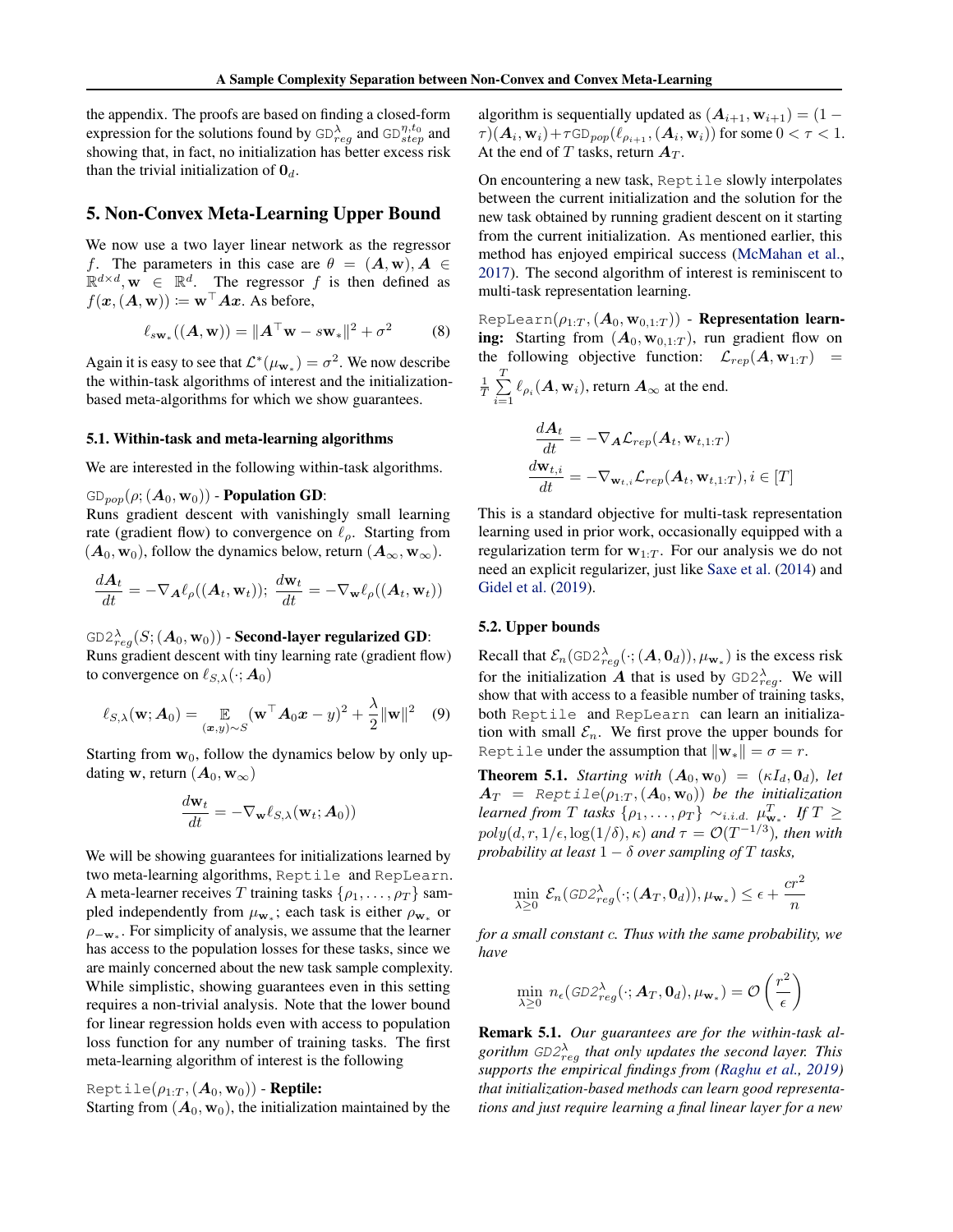<span id="page-5-0"></span>*task. Analysis for the setting where both layers are updated for a new task is more non-trivial and left for future work.*

The proof can be found in Appendix [C.2.](#page--1-0) Thus we can show that a standard meta-learning method like Reptile can learn a useful initialization for a gradient-based within-task algorithm like  $GD2_{reg}^{\lambda}$ . A sketch of the proof in Section 6 will demonstrate that the Reptile update surprisingly amplifies the component along  $w_*$  in the spectrum of the first layer  $A$ , while keeping the components orthogonal to  $w_*$ unchanged. Interestingly, even though both  $w_*$  and  $-w_*$ appear as tasks, the meta-initialization  $\kappa > 0$  ensures that they do not cancel each other out in the first layer, unlike in the second layer. In contrast to the convex-case lower bound, we only need  $O(r^2/\epsilon)$  samples for a new task, thus showing gap of *d* between convex and non-convex metalearning in our setting. We now show a similar result for RepLearn under the assumption of  $\|\mathbf{w}_*\| = \sigma = r$ .

**Theorem 5.2.** *With*  $(A_0, w_{0,1:T}) = (\kappa I_d, \mathbf{0}_d, \dots, \mathbf{0}_d)$ *, let*  $A_T$  = RepLearn $(\rho_{1:T}, (A_0, w_{0,1:T}))$ *, be the initialization learned using T tasks*  $\{\rho_1, \ldots, \rho_T\} \sim_{i.i.d.} \mu_{\mathbf{w}_*}^T$ . If  $T \geq poly(d, r, 1/\epsilon, \log(1/\delta), \kappa)$ *, then with probability at least*  $1 - \delta$  *over sampling of the T tasks,* 

$$
\min_{\lambda \geq 0} \mathcal{E}_n(\textit{GD2}_{reg}^{\lambda}(\cdot; (\boldsymbol{A}_T, \boldsymbol{0}_d)), \mu_{\mathbf{w}_*}) \leq \epsilon + \frac{cr^2}{n}
$$

*for a small constant c. With the same probability, we have*

$$
\min_{\lambda \geq 0} n_{\epsilon}(\text{GD2}_{reg}^{\lambda}(\cdot; \mathbf{A}_T, \mathbf{0}_d), \mu_{\mathbf{w}_*}) = \mathcal{O}\left(\frac{r^2}{\epsilon}\right)
$$

Yet again we can show a new task sample complexity of  $O(r^2/\epsilon)$ . We now sketch the proofs of the upper bounds to highlight the interesting parts of the proof and to show the need for a trajectory-based analysis.

### 6. Proof Sketch

We first present a proof sketch for the guarantees provided for the Reptile algorithm in Theorem [5.1](#page-4-0) and for RepLearn in Theorem 5.2. Following that we will present an argument for why a trajectory-based analysis is necessary, by looking more closely at the representation learning objective.

#### 6.1. **Reptile** sketch

For simplicity assume  $\|\mathbf{w}_*\| = 1$ . Let the *T* training tasks be  $\rho_1, \ldots, \rho_T$ , where  $\rho_i = \rho_{s_i w_*}$  for  $s_i$  is uniformly sampled from  $\{\pm 1\}$ . Recall the update:  $(A_{i+1}, w_{i+1}) =$  $(1 - \tau)(\mathbf{A}_i, \mathbf{w}_i) + \tau \text{GD}_{pop}(\ell_{\rho_{i+1}}, \mathbf{A}_i, \mathbf{w}_i)$ . The proof involves showing the following key properties of the dynamics of  $GD2_{reg}^{\lambda}$  and the interpolation updates:

**Step 1:** Starting from  $A_0 = \kappa I_d$ ,  $w = 0_d$ , the initialization learned by the meta-learning algorithm always satisfies  $\mathbf{A}_i = (a_i - \kappa) \mathbf{w}_* \mathbf{w}_* + \kappa I_d, \mathbf{w}_i = b_i \mathbf{w}_*.$ 

Thus the updates by Reptile ensure that *A* is only updated in the direction of  $\mathbf{w}_*\mathbf{w}_*$ <sup> $\perp$ </sup> and w is updated in the direction of  $w_*$ . This is proved by induction, where the crucial step is to show that if at time *i* we start with  $A_i$ ,  $w_i$ that satisfy the above condition, then interpolating towards the output of GD*pop* still maintains this condition. Step 2 below shows exactly this and, in fact, we can get the exact dynamics for the sequence  $\{a_i, b_i\}$ .

**Step 2:** Initialized with  $\mathbf{A} = (a - \kappa)\mathbf{w}_*\mathbf{w}_*^{\top} + \kappa I_d$ ,  $\mathbf{w} =$  $b\mathbf{w}_*$  for  $a > b \geq 0$ , the solution found by  $GD_{pop}$  is  $\overline{\mathbf{A}}, \overline{\mathbf{w}} =$  $G\text{D}_{pop}(\rho_{s\mathbf{w}_*},(\boldsymbol{A},\mathbf{w}))$  where  $\bar{\boldsymbol{A}} = (\bar{a} - \kappa)\mathbf{w}_*\mathbf{w}_*^\top + \kappa I_d$ ,  $\bar{\mathbf{w}} = \bar{b}\mathbf{w}_*,$  for  $\bar{a} = f(a, b, s)$  and  $\bar{b} = g(a, b, s)$ 

$$
f(a, b, s) = \sqrt{\frac{(a^2 - b^2) + \sqrt{4 + (a^2 - b^2)^2}}{2}}
$$

$$
g(a, b, s) = s\sqrt{\frac{-(a^2 - b^2) + \sqrt{4 + (a^2 - b^2)^2}}{2}}
$$

This, along with step 1, gives us the dynamics of  $a_i, b_i$ 

$$
a_{i+1} = a_i + \tau(f(a_i, b_i, s_{i+1}) - a_i)
$$
  
\n
$$
b_{i+1} = b_i + \tau(g(a_i, b_i, s_{i+1}) - b_i)
$$
\n(10)

This is the step where we use the analysis of the trajectory of gradient flow on two-layer linear networks that was done first in [Saxe et al.](#page-9-0) [\(2014\)](#page-9-0) and later made robust in [Gidel et al.](#page-8-0) [\(2019\)](#page-8-0). While their focus was on the case where the two layers are initialized at exactly the same scale, we need to analyze the case where *A* and w are initialized differently; this was analyzed in the appendix of [Saxe et al.](#page-9-0) [\(2014\)](#page-9-0). In fact, as we will see in step 3, having  $\kappa \neq 0$  when  $\mathbf{w}_0 = \mathbf{0}_d$ is crucial in showing that *A* can learn the subspace. Refer to Figure 6.1 for more insights into the dynamics induced by *f* and *g*.

Step 3: We show a very important property satisfied by the dynamics of  $a_i, b_i$  described in Equation 10:  $a_i$  is an increasing sequence. Since the sequence  $s_{1:T}$  is a random sequence in  $\{\pm 1\}^T$ ,  $a_T$  and  $b_T$  are random variables. However even though  $s_{i+1}$  has 0 mean,  $s_{i+1}$  only affects the sign of  $b_i$  but not  $a_i$ , as evident in Equation 10. In fact, we can show that if initialized with  $\kappa > 0$ ,  $a_i$  always increases; the same is however not true for  $b_i$ . We show that for the metainitialization of  $a_0 = \kappa$  and  $b_0 = 0$ , with high probability,  $a_T = \tilde{\Omega}\left(\min\left\{\frac{1}{2\sqrt{\tau}}, (\tau T)^{1/4}\right\}\right)$ . Picking  $\tau = \mathcal{O}\left(T^{-1/3}\right)$ , we get that  $a_T = \tilde{\Omega}(T^{1/6})$ . Thus for an appropriate choice of the interpolating parameter  $\tau$ ,  $a_T \to \infty$  as  $T \to \infty$ . So we know that in the limit,  $A_T$  is basically a rank one matrix in the direction of  $w_*w_*$ <sup> $\perp$ </sup>. In the next step we show why such an  $A_T$  reduces sample complexity.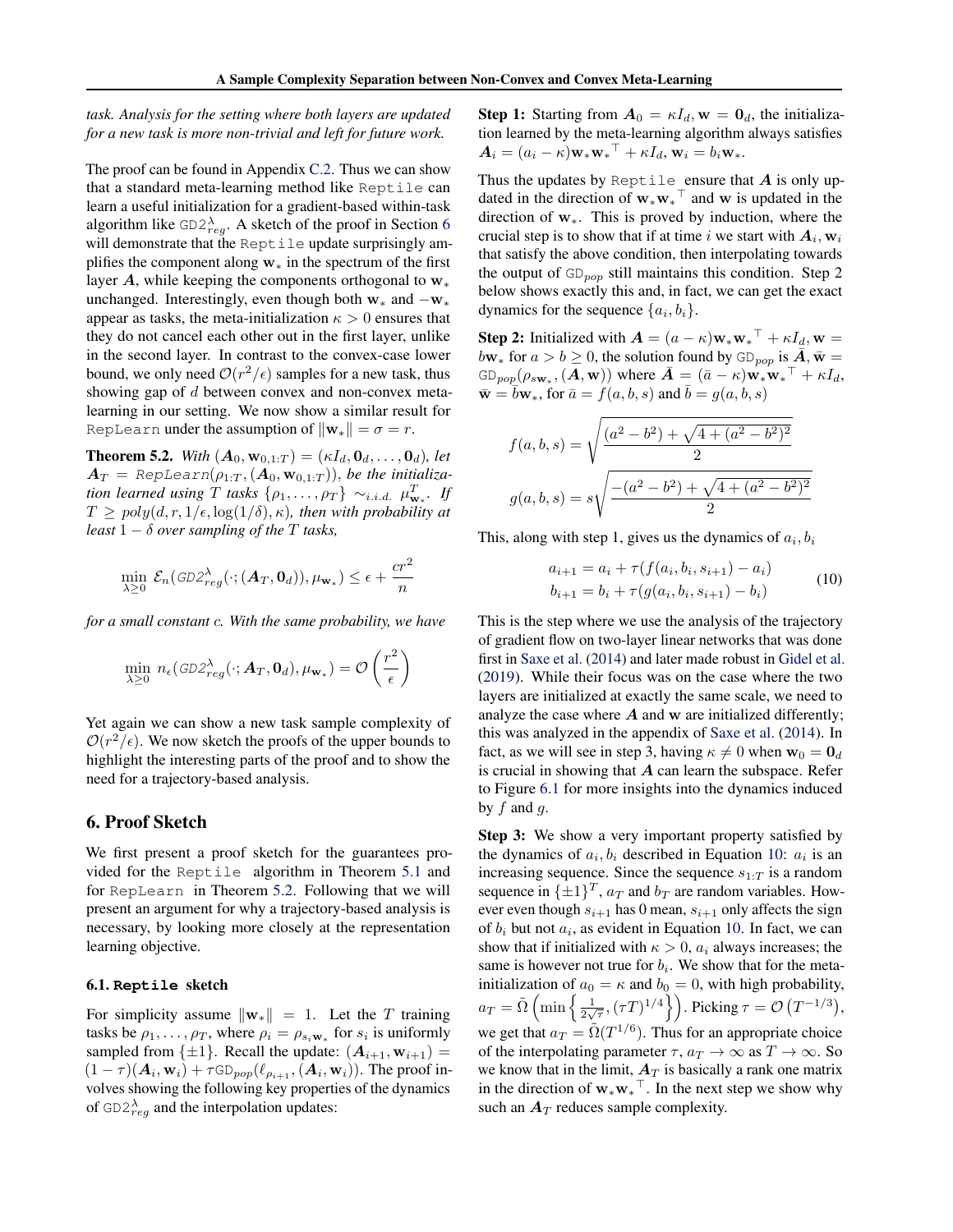<span id="page-6-0"></span>**Step 4:** To gain intuition for why the learned  $A_T$  reduces sample complexity, notice that the only information about input  $x$  that is needed to make predictions for all tasks in  $\mu_{\mathbf{w}_*}$  is its projection on  $\mathbf{w}_*$ . Thus if all data points are projected on  $w$ , we could just learn a 1-dimensional classifier on the projected data. So after this projection, the task would be reduced to a 1-dimensional regression problem that has a sample complexity of  $\mathcal{O}(1/\epsilon)$ . With  $A_T = (a_T - \kappa) \mathbf{w}_* \mathbf{w}_* + \kappa I_d$ , we are learning a classifier for a new task on the linearly transformed data  $A_T x$  instead. For large enough *T*,  $a_T$  is large enough that  $A_T$  almost acts like a projection onto the subspace of  $w_*,$  thus leading to a reduction in sample complexity from  $\Omega(d/\epsilon)$  to  $\mathcal{O}(1/\epsilon)$ .

#### 6.2. **RepLearn** sketch

Recall that the representation learning algorithm runs gradient descent on  $\mathcal{L}_{rep}$  by starting from  $(\kappa I_d, \mathbf{0}_d, \dots, \mathbf{0}_d)$ , where

$$
\mathcal{L}_{rep}(\mathbf{A}, \mathbf{w}_1, \dots, \mathbf{w}_T) = \frac{1}{T} \sum_{i=1}^T \ell_{\rho_i}(\mathbf{A}, \mathbf{w}_i)
$$
  
= 
$$
\frac{1}{T} \sum_{i=1}^T ||\mathbf{A}^\top \mathbf{w}_i - s_i \mathbf{w}_*||^2 + \sigma^2
$$
  
= 
$$
\frac{1}{T} ||\mathbf{A}^\top \mathbf{W} - \mathbf{W}_*||^2 + \sigma^2
$$

where  $W \in \mathbb{R}^{d \times T}$  has  $w_i$  as its  $i^{th}$  column and  $W_* \in$  $\mathbb{R}^{d \times T}$  has  $s_i \mathbf{w}_*$  as its  $i^{th}$  column. This objective is a special case of the deep linear regression objective studied in [Saxe](#page-9-0) [et al.](#page-9-0) [\(2014\)](#page-9-0); [Gidel et al.](#page-8-0) [\(2019\)](#page-8-0), except with an unbalanced initialization for  $A$  and  $W$ . Using a very similar analysis technique, one can show that gradient flow on this objective will converge to  $\mathbf{A}_{\infty} = (a_{\infty} - \kappa) \mathbf{w}_{*} \mathbf{w}_{*}^{\top} + \kappa I_{d}$ , where for a sufficiently small  $\kappa$ ,  $a_{\infty} = \Omega(T^{1/4})$ . Just like the previous section, the first layer has learned the subspace and will reduce sample complexity of a new task to  $\mathcal{O}(1/\epsilon)$ .

#### 6.3. Why trajectory is important

As evident in the proof sketches above, we relied heavily on analyzing the specific trajectory of different methods, whether it is for gradient descent on a specific objective function or the interpolation updates in Reptile. A natural question is whether simple analysis techniques that only look at properties of *all minimizers* of some objective function can lead to similar conclusions. We answer this question for the representation learning objective negatively. In particular, we construct a minimizer of the objective  $\mathcal{L}_{rep}$  where the first layer does not learn any structure about the subspace and will have  $\Omega(d/\epsilon)$  new task sample complexity. This bad minimizer is very simple:  $A = I_d$ ,  $\mathbf{w}_i = s_i \mathbf{w}_*, \forall i \in [T]$ . While the existence of such a solution is not too surprising, it does illustrate that analyzing the dynamics of the specific algorithms used might be as important as the objective functions themselves.

### 7. Tightness of Existing Bounds

In providing a first non-convex sample complexity analysis of gradient-based meta-learning, our results have also exposed a fundamental limitation of convex methods: in the presence of very natural subspace structure they are unable to learn an initialization that exploits it to obtain a good sample complexity. There is thus a tension between this result and recent upper bounds that use other intuitive assumptions on the task-distribution to show reduced sample complexity of similar or identical methods [\(Denevi et al.,](#page-8-0) [2019;](#page-8-0) [Khodak](#page-8-0) [et al.,](#page-8-0) [2019;](#page-8-0) [Zhou et al.,](#page-9-0) [2019\)](#page-9-0). Broadly, these results show that gradient-based meta-learning methods can adapt to a similarity measure that depends on the closeness of minimizing parameters for the tasks. For convex models they obtain upper bounds on the excess risk of form

$$
\mathcal{E}_n(\text{Alg}, \mu) = \mathcal{O}\left(\frac{GV}{\sqrt{n}}\right) \tag{11}
$$

for large enough number of training tasks *T*, where  $V^2$  =  $\min_{\phi \in \Theta} \mathbb{E}_{\rho \sim \mu} ||\phi - \text{Proj}_{\Theta_{\rho}^{*}}(\phi)||^{2}$  is the average variation of the optimal task parameters, for  $\Theta_{\rho}^* = \arg \min_{\theta \in \Theta} \ell_{\rho}(\theta)$ , and *G* is the Lipschitz constant with respect to the Euclidean norm.

These results, however, do not contradict our convex-case lower bounds in Section [4](#page-3-0) because our tasks are not similar in the same sense. While the parameters lie on a subspace, the average variation of optimal parameters remains large. However, while the distance-based task-similarity measure is natural and intuitive, we believe that a low-dimensional representation structure such as ours may be more explanatory for the success of gradient-based meta-learning algorithms. In fact the importance of representation learning in the success of popular gradient-based methods has been shown by existing empirical results [\(Raghu et al.,](#page-9-0) [2019\)](#page-9-0).

Additionally we argue that existing upper bounds may not be very meaningful in the context of current practical applications. The term *GV* in Equation 11 can be lower bounded by Jensen's inequality

$$
GV = G \sqrt{\min_{\phi \in \Theta} \mathbb{E}_{\rho \sim \mu} ||\phi - \text{Proj}_{\Theta_{\rho}^*}(\phi)||^2}
$$
  
\n
$$
\geq G \mathbb{E}_{\rho \sim \mu} ||\phi - \text{Proj}_{\Theta_{\rho}^*}(\phi)||
$$
  
\n
$$
\geq \min_{\phi \in \Theta} \mathbb{E}_{\rho \sim \mu} \ell_{\rho}(\phi) - \ell_{\rho}^*
$$

where  $\min_{\phi \in \Theta} \mathbb{E}_{\rho \sim \mu} \ell_{\rho}(\phi)$  is the minimum achievable risk by a *single common parameter* for all tasks from the class  $\Theta$ and  $\ell_{\rho}^* = \min_{\theta \in \Theta} \ell_{\rho}(\theta)$ . In common meta-learning settings, the average risk  $\mathbb{E}_{\rho\sim\mu}\ell_{\rho}(\phi)$  of any fixed parameter  $\phi \in \Theta$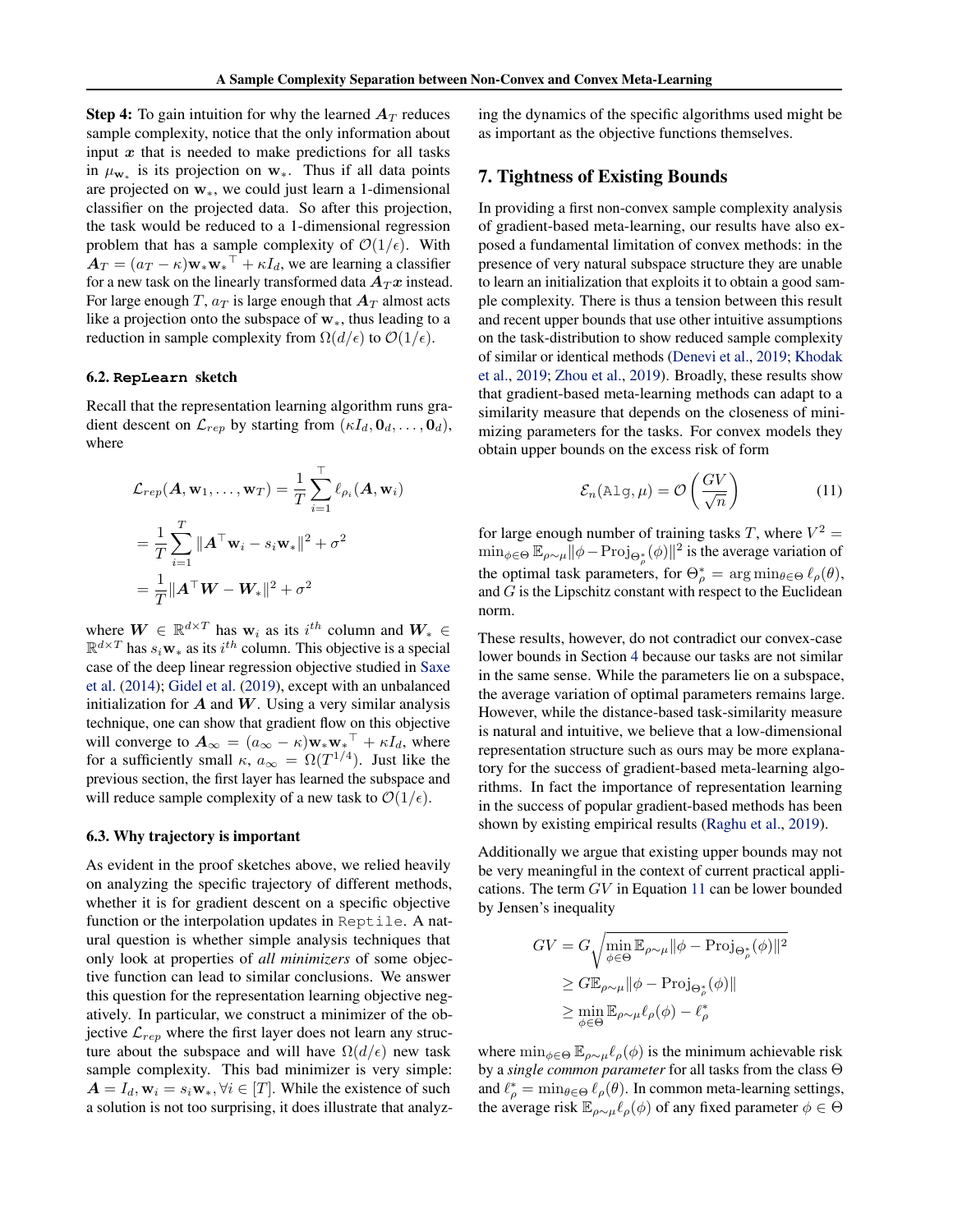

*Figure 1.* The two figures correspond to a run with  $T = 1000$  tasks,  $\tau = 0.3$ ,  $(a_0, b_0) = (0.1, 0)$  and  $\|\mathbf{w}_*\| = 1$ . The first figure shows what the updates from Equation 10 looks like at step *i* when  $s_{i+1} = -1$ . It shows what the updates from Equation [10](#page-5-0) looks like at step *i* when  $s_{i+1} = -1$ . It can be shown that  $\bar{a}_{i+1} = f(a_i, b_i, s_{i+1})$  and  $\bar{b}_{i+1} = g(a_i, b_i, s_{i+1})$  always satisfy  $\bar{a}_{i+1}^2 - \bar{b}_{i+1} = a_i^2 - b_i^2$ , thus the solu  $xy = s_{i+1} = -1$  and  $y^2 - x^2 = a_i^2 - b_i^2$  and  $(a_{i+1}, b_{i+1})$  is the appropriate interpolation. The second figure shows the entire dynamics of  $(a_i, b_i)$  for the same setting. As evident,  $a_i$  is always increasing while  $b_i$  fluctuates around its mean value of 0.

is large, e.g. due to label-shuffling in tasks like Omniglot [\(Lake et al.,](#page-8-0) [2017\)](#page-8-0) and Mini-ImageNet [\(Ravi & Larochelle,](#page-9-0) [2017\)](#page-9-0) or due to symmetry in the tasks around zero like in the sine wave task [\(Finn et al.,](#page-8-0) [2017\)](#page-8-0).

Given the above drawbacks, it is natural to ask if this bound of *GV* can be improved in the convex settings prior work considers. We answer this negatively. Below we adapt an information-theoretic argument from [Agarwal et al.](#page-8-0) [\(2012\)](#page-8-0) to show that such a dependence is unavoidable when analyzing a distance-based task-similarity notion for convex *G*-Lipschitz functions, and thus that existing results are almost tight:

**Theorem 7.1.** *For any*  $G, V > 0$ *, there exists a domain*  $\mathcal{Z}$ *, parameter class*  $\Theta \subseteq \mathbb{R}^d$  *and a distribution*  $\mu$  *over tasks such every*  $\rho \sim \mu$  *is a distribution over*  $\mathcal Z$  *and*  $\ell_{\rho}(\theta) =$  $\mathbb{E}_{z \sim \rho} \ell_z(\theta)$  *where*  $\ell_z : \Theta \to \mathbb{R}$  *is convex and G-Lipschitz w.r.t. the Euclidean norm for every*  $z \in \mathcal{Z}$ *. Additionally,*  $\Theta$ *satisfies*

$$
\min_{\phi \in \Theta} \mathbb{E}_{\rho \sim \mu} ||\phi - \text{Proj}_{\Theta_{\rho}^*}(\phi)|| \le V
$$

*and*

$$
\mathcal{E}_n(A \text{lg}, \mu) = \Omega \left( GV \min \left\{ \frac{1}{\sqrt{n}}, \frac{1}{\sqrt{d}} \right\} \right)
$$

*for any algorithm*  $\text{Alg}(A) \colon \mathcal{Z}^n \to \Theta$  *that returns a parameter given a training set.*

A consequence of this theorem is that without additional assumptions other than convexity, Lipschitzness and small average parameter variation, one cannot hope to improve upon existing bounds. This, coupled with the fact that the existing bounds can be large in practical settings, makes a case for the need for more structural assumptions and a shift to non-convexity for analyses of meta-learning.

### 8. Conclusions and Future Work

In this work we look at the family of initialization-based meta-learning methods that has enjoyed empirical success. Using a simple meta-learning problem of linear predictors in a 1-dimensional subspace, we show a gap in the new task sample complexity between meta-learning using linear regression and meta-learning using two-layer linear networks. This is, to our knowledge, is the first non-convex sample complexity analysis of initialization-based meta-learning and it also captures the idea that such methods can learn good representations. There are many interesting future directions to be pursued.

- *• k*-subspace learning: while the lower bound for the convex setting trivially holds if the task predictions came from a *k*-dimensional subspace for  $k > 1$ , showing that an algorithm like Reptile can have sample complexity of  $O(k)$  is an open problem. While this can be proved for the representation learning objective using a very similar analysis, showing it for Reptile, which only learns one second layer instead of *T* unlike the representation learning objective, might require stronger tools. There is experimental evidence suggesting that such a statement might be true.
- *•* Weaker distributional assumptions: while showing upper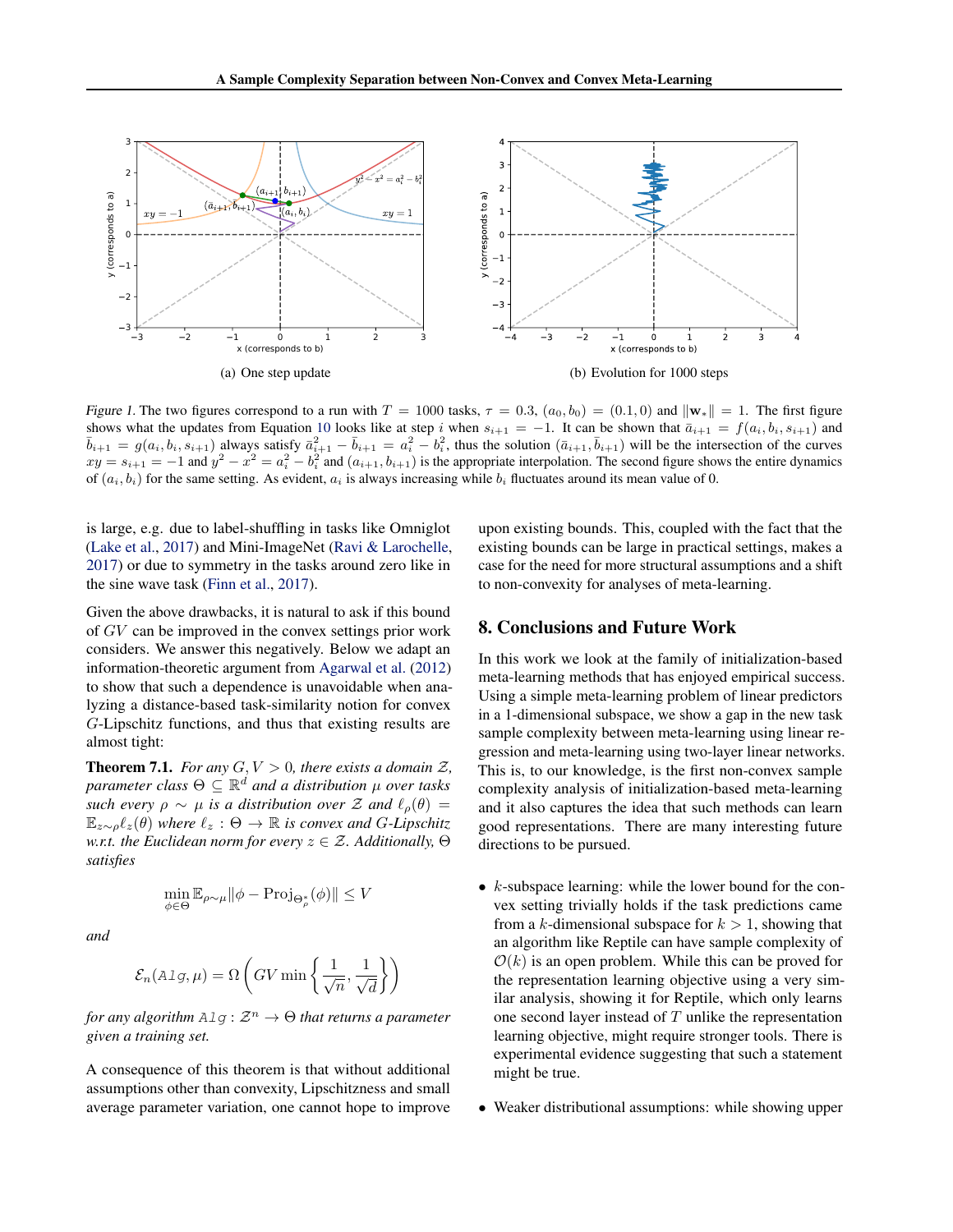<span id="page-8-0"></span>bounds was non-trivial under current assumptions, one would hope to show guarantees under weaker and more realistic assumptions, such as a more general data distribution, different input distributions across tasks, and access to only finitely many samples from training tasks.

- *•* One common bottleneck for the above points is a robust analysis of the dynamics of linear networks when the initializations are not appropriately aligned. While Gidel et al. (2019) provide a perturbation analysis for this,  $\epsilon$ -perturbation at the initialization scales as  $\epsilon e^{ct^2}$  in the final solution, where *t* is the time for which gradient descent/flow is run. It would be nice to have an analysis with a more conservative error propagation, perhaps exploiting structured perturbations.
- *•* Deep neural network: while analysis for linear networks can be a first cut to understanding non-convex metalearning, it would be interesting to see if the insights gained from this setting are useful for the more interesting setting of non-linear neural networks.

### Acknowledgments

Sanjeev Arora, Nikunj Saunshi and Yi Zhang are supported by NSF, ONR, Simons Foundation, Schmidt Foundation, Amazon Research, DARPA and SRC. Mikhail Khodak is supported in part by NSF grants CCF-1535967, CCF-1910321, IIS-1618714, IIS-1705121, IIS1838017, and IIS-1901403, DARPA FA875017C0141, Amazon Research, Amazon Web Services, Microsoft Research, Bloomberg Data Science, the Okawa Foundation, Google, JP Morgan AI Research, and the Carnegie Bosch Institute.

### References

- Agarwal, A., Bartlett, P. L., Ravikumar, P., and Wainwright, M. J. Information-theoretic lower bounds on the oracle complexity of stochastic convex optimization. *IEEE Transactions on Information Theory*, 58(5):3235–3249, 2012.
- Arnold, S. M. R., Iqbal, S., and Sha, F. Decoupling adaptation from modeling with meta-optimizers for meta learning. arXiv, 2019.
- Balcan, M.-F., Blum, A., and Vempala, S. Efficient representations for lifelong learning and autoencoding. In *Proceedings of the 28th Annual Conference on Learning Theory*, 2015.
- Baxter, J. A model of inductive bias learning. *Journal of Artificial Intelligence Research*, 12:149–198, 2000.
- Bullins, B., Hazan, E., Kalai, A., and Livni, R. Generalize across tasks: Efficient algorithms for linear representa-

tion learning. In *Proceedings of the 30th International Conference on Algorithmic Learning Theory*, 2019.

- Davis, C. and Kahan, W. M. The rotation of eigenvectors by a perturbation. iii. *SIAM Journal on Numerical Analysis*, 7(1):1–46, 1970.
- Denevi, G., Ciliberto, C., Stamos, D., and Pontil, M. Incremental learning-to-learn with statistical guarantees. In *Proceedings of the Conference on Uncertainty in Artificial Intelligence*, 2018.
- Denevi, G., Ciliberto, C., Grazzi, R., and Pontil, M. Learning-to-learn stochastic gradient descent with biased regularization. In *Proceedings of the 36th International Conference on Machine Learning*, 2019.
- Evgeniou, T. and Pontil, M. Regularized multi-task learning. In *Proceedings of the 10th ACM SIGKDD International Conference on Knowledge Discovery and Data Mining*, 2004.
- Fallah, A., Mokhtari, A., and Ozdaglar, A. On the convergence theory of gradient-based model-agnostic metalearning algorithms. arXiv, 2019.
- Finn, C., Abbeel, P., and Levine, S. Model-agnostic metalearning for fast adaptation of deep networks. In *Proceedings of the 34th International Conference on Machine Learning*, 2017.
- Gidel, G., Bach, F., and Lacoste-Julien, S. Implicit regularization of discrete gradient dynamics in deep linear neural networks. *Advances in Neural Information Processing Systems*, 2019.
- Gunasekar, S., Lee, J., Soudry, D., and Srebro, N. Characterizing implicit bias in terms of optimization geometry. In *Proceedings of the 35th International Conference on Machine Learning*, 2018.
- Khodak, M., Balcan, M.-F., and Talwalkar, A. Adaptive gradient-based meta-learning methods. In *Advances in Neural Information Processing Systems*, 2019.
- Lake, B. M., Salakhutdinov, R., Gross, J., and Tenenbaum, J. B. One shot learning of simple visual concepts. In *Proceedings of the Conference of the Cognitive Science Society (CogSci)*, 2017.
- Lampinen, A. and Ganguli, S. An analytic theory of generalization dynamics and transfer learning in deep linear networks, 2019.
- Maurer, A. Algorithmic stability and meta-learning. *Journal of Machine Learning Research*, 6:967–994, 2005.
- Maurer, A. Transfer bounds for linear feature learning. *Machine Learning*, 2009.